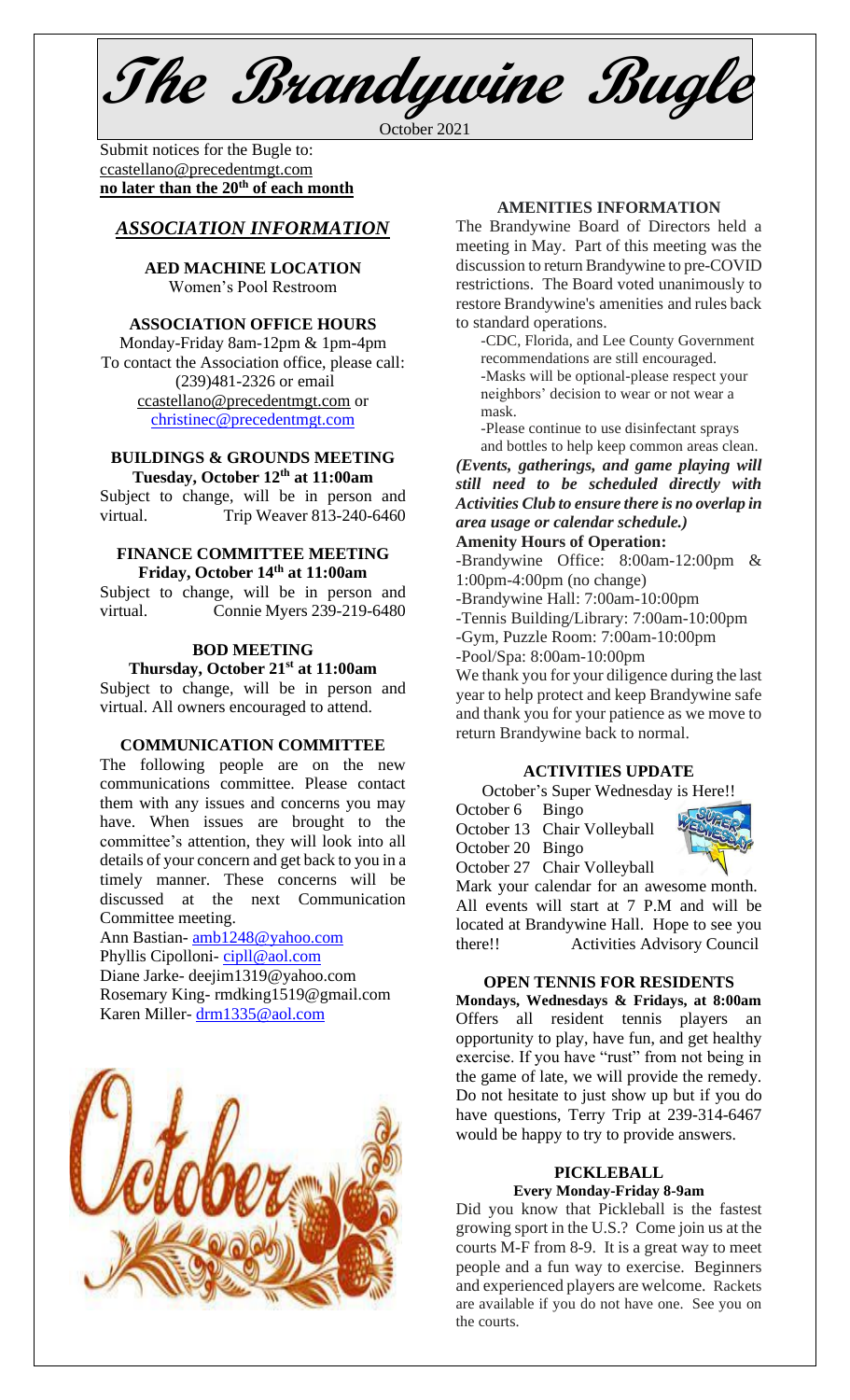#### **YOGA & LOW IMPACT AEROBICS IN THE CLUBHOUSE**

Aerobics: meeting on Mondays and Thursdays at 9am in the Brandywine Hall. Using social distancing and routine CDs: Richard Simmons and Leslie Sansone.

Yoga: meeting on Mondays at 3pm in the Brandywine Hall. A second day will be scheduled later. Using CD: Susan Winter Ward for the Young at Heart. It is recommended to bring your own yoga mat. Please call Elizabeth Phelps 239-275-5384 if interested in participating.

### **SENIOR YOGA Fridays at 3pm**

We are meeting inside Brandywine Hall. (Use the front door.) Improve strength, flexibility, and range of motion. Bring Yoga Mat and water. Chair options are available for those unable to get down on the mat. Call certified instructor, Donna Johnson with any questions. 386-804-0481.

### **BOCCE**

**Mondays & Thursdays, at 9:30am** Brandywine's Bocce Ball Club thanks everyone for their support. Please check for more information and photos on the blog at https://brandywinebocce.sport.blog/ Come out to play bocce with the Club members and others. Everyone is welcome!

#### **MAHJONGG Wednesdays at 1-3pm (Please note time change!)**

Welcome back-Mahjongg ladies!! We will be meeting on WEDNESDAYS 12:30-3pm play time. Wear your mask if you choose, bring your card and the fun begins. Meeting room is the Brandywine Hall. Please contact Kay Wyatt if you have any questions. 239-322- 4208.

#### **MEN'S CLUB**

The October Men's Breakfast is cancelled because of the surge of the Covid-Delta variant. Hopefully, there will be a breakfast in November. Looking forward to seeing you all in November. Ed Zender

#### **WOMENS ASSOCIATION Saturday, October 2nd at 9am**

We will be having our  $1<sup>st</sup>$  meeting in the Brandywine Hall. (Location subject to change). Come with some ideas for the Halloween party. Bring your neighbors.

Karen Miller 239-481-3790

#### **OKTOBERFEST PARTY Saturday, October 2nd at 5:30pm**

Brandywine Bocce & Social Club presents our Oktoberfest Celebration on Saturday October 2nd at 5:30pm. The menu will consist of Bratwurst, Tasty Sauerkraut, Potato Pancakes und dessert. BYOB, enjoy good food, good music, and good times! Sign up was on Monday September 27th, \$15/person. Cash or checks to BBCI.

## **ACTIVITIES MEETING Monday, October 4 th at 11am**

Please join us in the Brandywine Hall as we plan our activities for the remainder of the year. Special events coming up are:

#### *Veterans Day & Christmas Festivities*

New ideas are always welcomed. Maybe you have a great idea from some other place you have lived and would like to introduce to your new neighbors at Brandywine.

## **INSIDE BINGO IS BACK Wednesday, October 6 th & 20th at 7pm**

Bingo is back with paper bingo cards. Bring your own dauber or purchase one for \$2. September's Big Winners: 9/01/21; Letter X Myra Miller. Cover All Jackie O'Keeffe. 9/15/21; Letter X Paul Hensen. Cover All Myra Miller & Patty Haller.

# **SINGLES' CLUB Thursday, October 7 th at 6:00pm**

Our September outing was back on the road again. We went to Sanibel Beach. We then walked to the Sanibel Lighthouse and completed this area at the Sanibel Pier. We then went to the Sanibel Fish House for a very nice lunch. This was followed by a beautiful ride to the other end of the island in Captiva. We visited the Historic Captiva Cemetery and Chapel by the Sea. We prolonged our pleasure, finishing the excursion as a proper Floridian would, with a refreshing dessert at the Love Boat. For our October meeting please bring your new ideas researched prior to our meeting. Also, bring a calendar/ planner to avoid scheduling conflicts. The meeting will take place poolside, weather permitting. If not, we will meet at 1246 Hazeltine Dr., where you will need to BYO chair and refreshment. Dianne Truslow

#### **COLUMBUS DAY HOT DOG POOLSIDE LUNCHEON Monday, October 11th at 11:30am**

There's nothing better than the American favorite, Hot Dogs on a Bun with the Works! Join us for lunch on Columbus Day October 11th from 11:30 thru 3:00PM for boiled hot dogs with sauerkraut, red sauce and onions, mustard, relish, and ketchup. Hot dogs are \$3.00 each or two for \$5. For a special treat try a Chili Dog for \$1 Extra. BYOB Sign up in Brandywine Hall on Monday October 4th from 1:00 to 3:00PM.

## **BOOK CLUB Tuesday, October 12 th at 10am**

Come to the tennis clubhouse to share your reading experiences. Fully vaccinated readers may forego a mask, all others should continue to mask for their own safety. We will attempt to socially distance in the space as attendance allows. Nancy O'Keeffe 466-0476

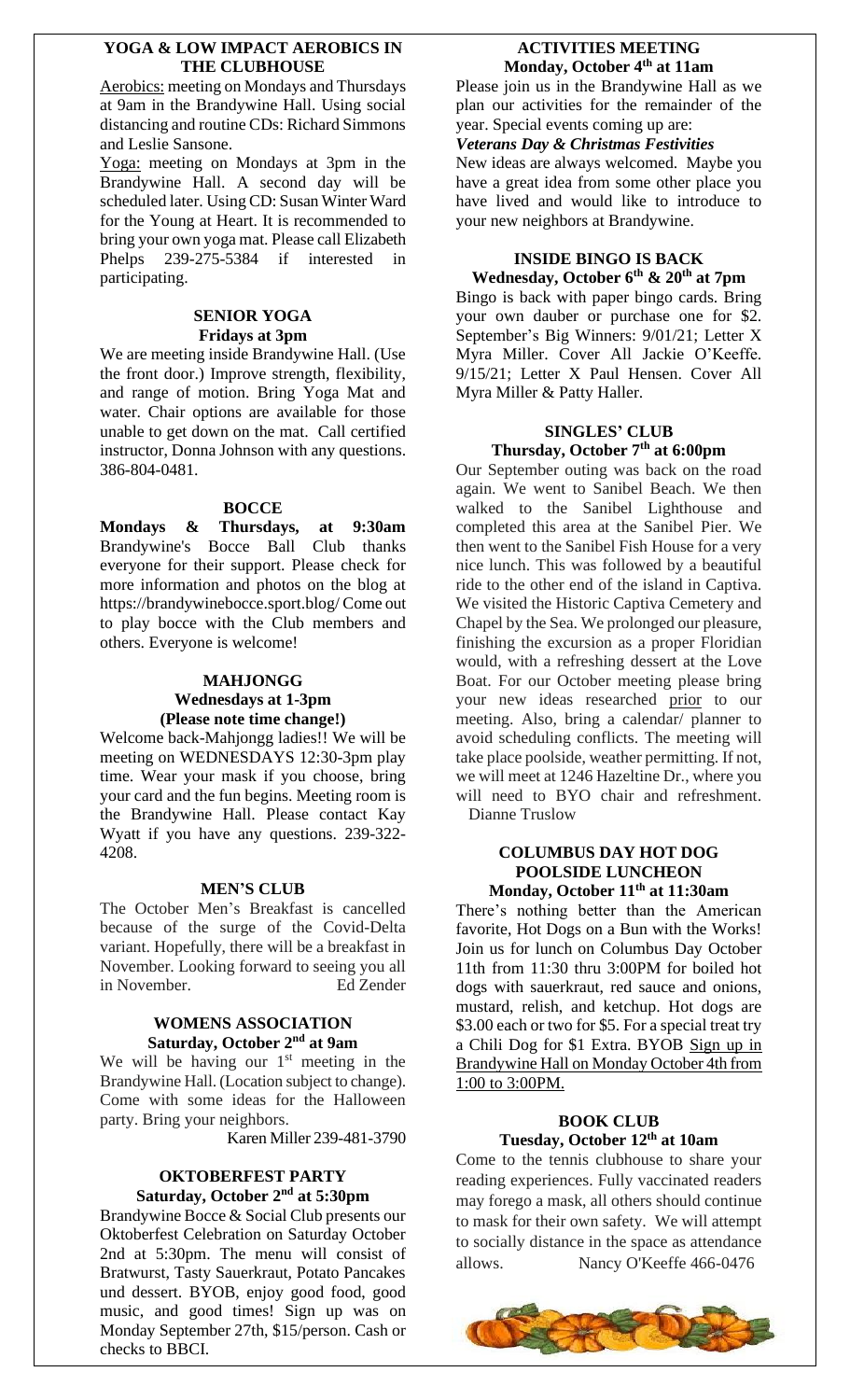#### **GREETING CARD MAKING Wednesday, October 13th at 10am**

Card Making will be held in the craft room. All materials are available so just come and create or copy sample greeting cards. Make as many as time allows. If you have questions, contact Chanda at 239-703-7644. Hope to see you there.

## **CHAIR VOLLEYBALL Wednesday, October 13th & 27 th at 7pm**

Back by popular demand! Meeting the 2nd and 4th Wednesday of the Month in Brandywine Hall

**What is Chair Volleyball?** Where residents of our community get together, sit down, and start to play volleyball. You are seated in a chair with air condition comfort. The game is played with a beachball and a 5-foot net.

**Rules?** Rules are similar to regular volleyball except "cheeks on the chair!" Each team seats six players on each side of the net. Players must use hands to get the ball over the net, catching the ball and throwing it over the net is against the rules.

**Laughs?** There are plenty. While chair volleyball is fun, friendly, and competitive, it also has some health benefits. It can help reduce stress, boost self-esteem, and build confidence. It is also great for upper body mobility and joint flexibility.

If you have any questions, please call Trip Weaver at 813-240-6460 or Nancy Weaver at 813-380-1500.

## **THIRSTY THURSDAY IS BACK Thursday, October 14th from 5-7pm**

At the Pool/ Clubhouse Activities Inside and Out. Grab a neighbor and join us for a funfilled evening at Brandywine. You can relax by the pool, swim, or engage in a variety of activities being offered. It is up to you. If you are bringing something to drink, please remember only plastic or paper containers are allowed by the pool. Bring paper money for the 50/50 if you choose to participate. Bring a neighbor or a friend to join in the fun. If you have any questions, please call Nancy Weaver at 813-380-1500.

## **THE FAMOUS BOCCE CLUB PANCAKE BREAKFAST Saturday, October 16th from 8:30-10:30am**

The Brandywine Bocce & Social Club announces the scheduling of our fifth Pancake Breakfast of the year on Saturday morning October 16th from 8:30 to 10:30. All residents, family and friends are invited to attend. Seating will be available indoors in Brandywine Hall, or breakfasts can be takeout. The cost is \$8.00 per person payable upon sign up at BWH breezeway from 1:00 to 3:00 PM on Tuesday October 12th.



# **HALLOWEEN PARTY!!! Saturday, October 30th at 5:30pm**

It's time to dig out those costumes again and shake out their cobwebs. (Costumes not required to come and have a good time.) Menu and price will be in Bugle Too and email blast. BYOB. Sign up Mon. Oct 18. 1-3 PM in Brandywine Hall. Karen Miller

# **LOOKING AHEAD:**

## **BOCCE CLUB GOLF OUTING Saturday, November 6 th at 8am**

Brandywine Bocce Club is hosting its First Annual Golf Tournament at Myerlee Country Club on Saturday, November 6, 2021, 18- Hole Scramble with Shotgun Start at 8am. Cost is \$50 (\$30 active members) per person. \$10,000 CASH PRIZE FOR HOLE-IN-ONE on #18 Multiple other prizes. Free pizza. Beverage cart available for purchase of drinks/light snacks. SIGN UP October 4th and 25th from 1-3pm in Brandywine Hall. Call Eenie Caton for questions/reservations: 239-777-2270.

## **SOCK HOP Monday, November 8 "Rock and Roll is Here to Stay"**

Take a trip down memory lane and dance to nostalgic hits from the 50s, 60's and 70's at the Brandywine Bocce & Social Club "Sock Hop" on Monday, November 8th from 6:30 'til 9:30pm. Music provided by one of our favorite DJs! BYOB and bring your favorite snacks; and we'll provide the music and atmosphere, \$12 per person. Attendance in 50's attire is encouraged. Sign up 1-3pm at Brandywine Hall on Monday, November 1. For questions, contact Chuck Licari 586-995-0647.

## **HOLLY JOLLY CHRISTMAS BROADWAY PALM MATINEE**

The Broadway Palm Holly Jolly Christmas Lunch December  $8<sup>th</sup>$  is a <u>sell-out</u>. We have started a waitlist. If you have signed up, please make sure you have marked your calendar. The cost of the tickets is \$55.00 each. The money is due November 17<sup>th</sup>. The check should be made out to Brandywine Activities and given to Gail McCluer.

# **LOOKING AHEAD IMPORTANT DATES**

Please mark your calendar so you don't miss a moment of fun:

**Saturday, November 6**- Golf Tournament **Monday, November 8**- Sock Hop **Thursday, November 11**- Veterans Day

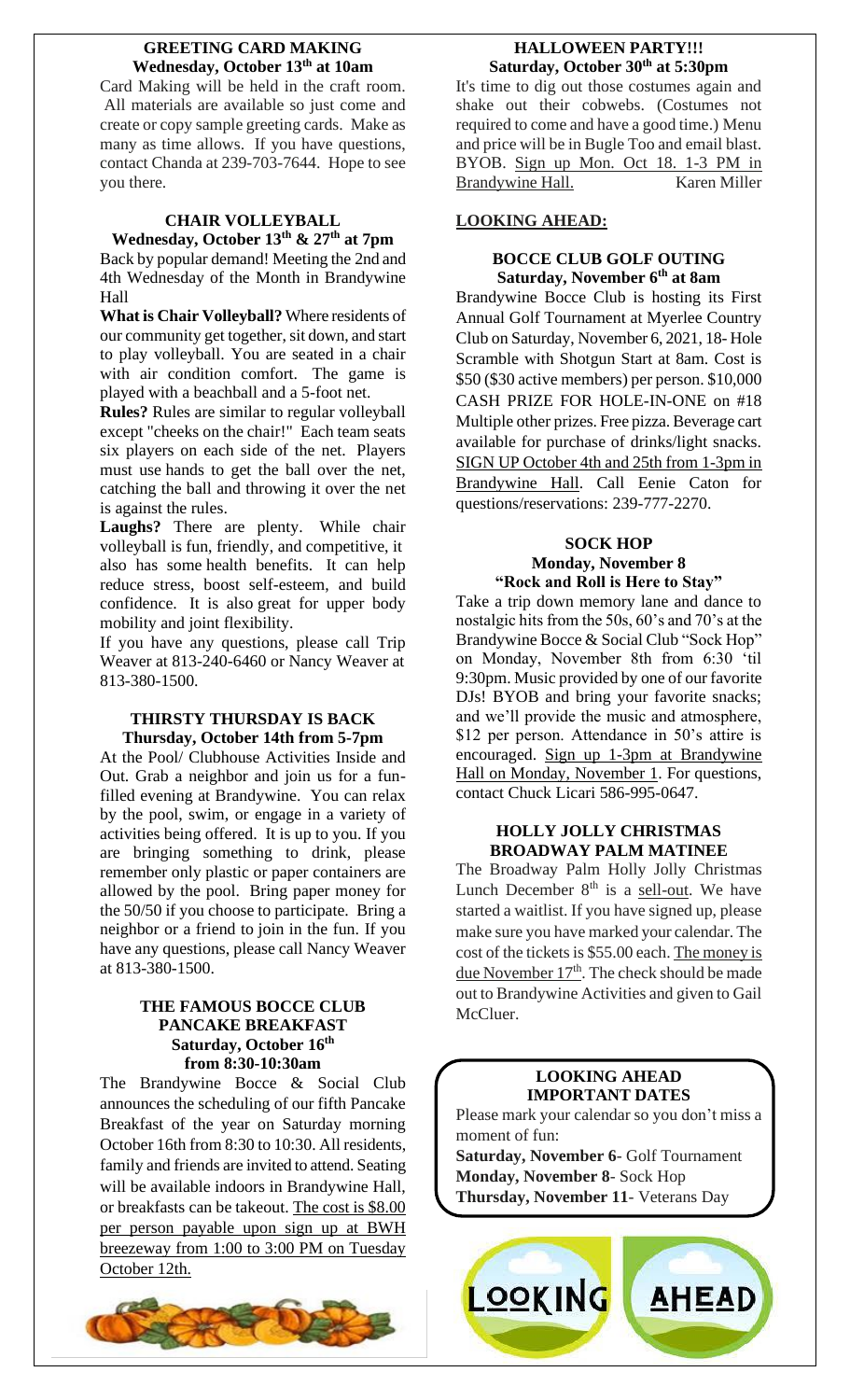## **THIRSTY THURSDAY/ FOOD TRUCK SCHEDULE**

No reason to cook. Please put the following dates on your schedule: **January 13** Currie's Barbecue **February 10** Hungry Pony **March 10** Munchies Smokehouse **April 14** Double Dee's Munchies **May 12** Currie's Barbecue **June 9** Munchies Smokehouse **July 14** Hungry Pony Looking forward to the delicious food and

good time!

## **NEW RESIDENTS**

Let's welcome these lucky people joining us in "paradise". **-Bernard Zelewicz, 1250 Broadwater Dr. -Diane Dowling, 1235 Medinah Dr.**

## **IN MEMORIAM**

We lost cherished residents this month: Mary Lou Traucht James King Loren Porter Christian Mainka

Celebration of the Life of Jack Wyatt: Saturday, October 30<sup>th</sup> at 1pm at the Myerlee Country Club. Let's all gather and celebrate his life!!

# **CABLE CONTRACT**

A committee will be forming to collect information to research and review possible options going forward to meet the needs of the Brandywine Community regarding cable network carriers. If you would like to volunteer for this committee, please send me an email with your contact information and what you can bring to this group in helping to accomplish the goal. I would also like our community members to send in a one (1) or two (2) line comments about what you want to be sure we address as service needs for cable/TV/internet service in the future. Thank you, Karen Miller.

Board Member, Communication's Chairperson [Brandwinekarenmiller@gmail.com](mailto:Brandwinekarenmiller@gmail.com)

### **NEEDED: ADDITIONAL CHRISTMAS ORNAMENTS**

Getting ready for the holidays is well under way at Brandywine. In order to finalize our new community look, we are in need of red, silver, gold, and green ornaments (all shapes and sizes). If you have some ornaments that you are no longer using or perhaps willing to donate a new box, it would be greatly appreciated. Call Nancy Weaver at 813-380- 1500 if you would like to help. Donations will be received until October 31.

## **BUGLE DELIVERY VOLUNTEERS NEEDED**

It's been a long time since we have had the Bugle delivered to our homes. I would like to start this back up again in Oct. I know several of you have delivered before and I thank you. If you have and would like to continue or if you haven't before but would like to please contact the office with your name and phone number. This would be for the 1st of each month from Oct-June. If possible, we would try to give you your block you live on. Thank you. Karen Miller Communications

## **EASY WAYS TO GIVE BACK TO THE COMMUNITY**

New and Expired coupons can be placed in the plastic pouch located on the bulletin board found in the back of Brandywine Hall. It helps greatly if you would take the time to clip the coupons before bringing them to the hall. When the pouch is full, we will take them to Health Park where the Red Cross picks them up to be distributed to our armed forces. It's a small way we can say thank you to the people who are serving our country proudly.

We also save drink pull tabs for the Ronald MacDonald House. The tabs can be dropped off in the puzzle room at your convenience. The MacDonald House is a home away from home for families whose children are very ill in the hospital and need to be near them during their stay.

# **GOLF CARTS**

Golf carts are not allowed to be parked blocking the front entrance of any unit. Any operator of a golf cart must be a licensed driver or over the age of 18. Any minor operating a golf cart must be accompanied by an adult. The operation of a golf cart must be done in a safe and prudent manner. The unit owner and/ or the golf cart operator shall be responsible for personal, or property damage incurred as a result of a careless or negligent act committed by the golf cart operator.

# **FRIENDLY REMINDER**

All homeowners have an obligation to follow the Brandywine Condominium Association, Inc. Documents including but not limited to the Rules and Regulations. Homeowners who are not in compliance will receive a violation notice. To avoid a violation notice, make sure to stay informed. Please keep in mind the Association Documents also include information for homeowners regarding

covenants compliance. All rules and regulations are available on the website, [www.precedentmgt.com](http://www.precedentmgt.com/) or you may request a copy from the Association office.